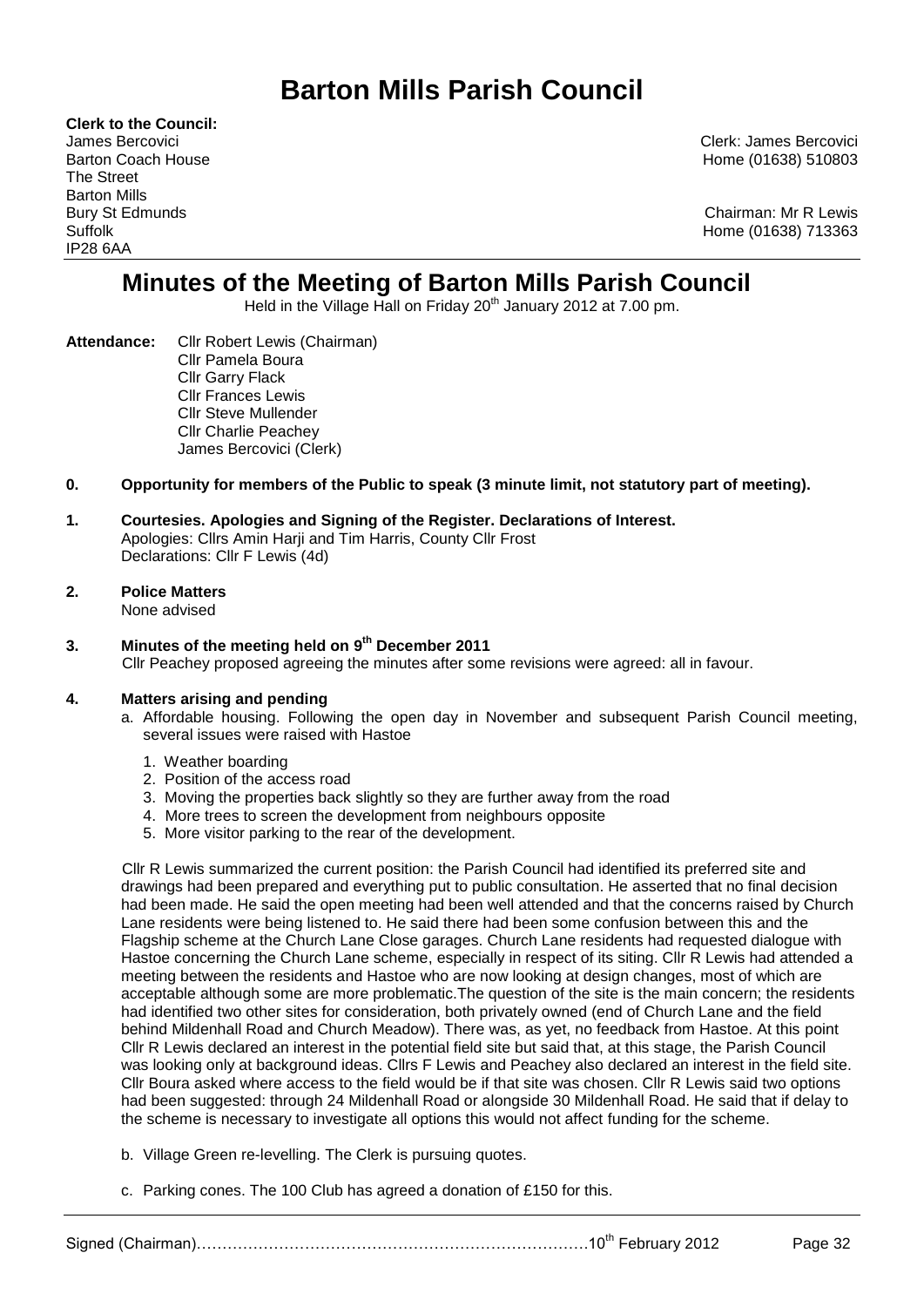d. Diamond Jubilee 2012. The Clerk has booked the village hall for Tuesday  $7<sup>th</sup>$  February for a preliminary meeting at 7.30pm. Cllr R Lewis said the Parish Council would need to drive this but all ideas welcome. Cllr F Lewis asked if Cllr R Lewis would chair the meeting; also whether there would be a car boot sale on the Monday. Cllr Boura thought things should be planned on that basis. Cllr R Lewis asked for ideas for the celebrations such as fireworks and musical events. Other ideas included a children's tea party, a charity football match. Cllr F Lewis asked who would be paying for any such celebrations. Cllr R Lewis said the budget prepared by the finance committee included funds but that fundraising could take place on the day. Cllr F Lewis agreed to put a notice in the village hall window.

Church clock – the church has stated concerns about health and safety and proposes to electrify the clock next year. It is promoting this as a possible way to mark the Queen's Diamond Jubilee and is seeking donations from the community including the Parish Council. The Clerk has asked for confirmation of who owns the clock. Dave Traher has advised that it belongs to the fabric of the church and is therefore owned by the Church Commissioners in perpetuity.

Cllr Boura thought the Jubilee could include an element of fundraising for the clock. Cllr Peachey reminded councillors that the clock was merely housed in the church, having been paid for by public subscription. Cllr F Lewis said the budget was around £4800 and that a locality budget grant had been applied for. She suggested the Parish Council may like to consider a grant of £500. Cllr R Lewis said the budget committee could include this so that if the Parish Council agrees this donation, the money is available. Cllr Harris asked if the bell could be set not to chime at night.

Cllr R Lewis said he had received a letter from Dave Traher informing him that the winding mechanism electrification had been completed for a total cost of £4858. The PCC and Preservation Trust had agreed to raise funds to cover the cost to mark the Diamond Jubilee. A grant of £750 had been received from the county councillor's locality budget and the Preservation Trust had donated £1000. He requested a donation from the Parish Council. Cllr R Lewis asked if the Parish Council would like to make a donation of £500. Cllr Mullender asked for clarification about the maintenance contract. The Clerk advised the current cost is £142 per year. Cllr Boura proposed a donation of £500: all in favour. Cllr F Lewis produced a sheet to be handed out, requesting donations from individuals.

- e. Street lighting update. Light 72 has been attended and is currently working. The Clerk has drafted a wayleave for a light to be situated outside the Brothertons' house. Cllr Boura said Pearce & Kemp had emailed to advise the outstanding work would be done in January.
- f. Parish Forum  $-29^{th}$  February. Cllr Boura is unable to attend.

## **5. Reports from the District and County Councillors**

. Not present.

## **6. Finance - Standard Payments for approval (inc. VAT)**

- a. £304.00 J Bercovici (clerk's net salary, December 2011) chq. 1149
- b. £76.00 HMRC (PAYE, December 2011 cheque total = £206) chq. 1150
- c. £20.61 J Bercovici (clerk's expenses December 2011) chq. 1149

## **Special payments for approval (inc. VAT)**

d. £500 St Mary's Church Preservation Trust (donation, as agreed at 4d, above) – chq. 1164 Cllr F Lewis proposed agreeing the payments: all in favour (except Cllr Boura who had incurred some expenses on behalf of the Clerk and consequently abstained).

#### **Finance – other**

e. 2012/2013 Precept. The Clerk outlined the proposed budget for the forthcoming year. Cllr R Lewis said that as there are now more houses in the parish, it would be a good opportunity to increase the council's income now without increasing the precept per household as there are some capital expenses coming up. Cllr Boura added that reserves are getting low. She proposed adopting the budget and requesting a precept of £18,735: all in favour.

#### **7. Planning.**

Note - *ITALICS: Parish Council comments passed to Forest Heath DC.* **Bold: Forest Heath DC decision**

## **General and for consideration:**

a. F/2011/0731/FUL Barton Mills Depot Millford Service Area A11 – erection of two storey modular building for office use. *Cllr Boura proposed no objections: all in favour.*